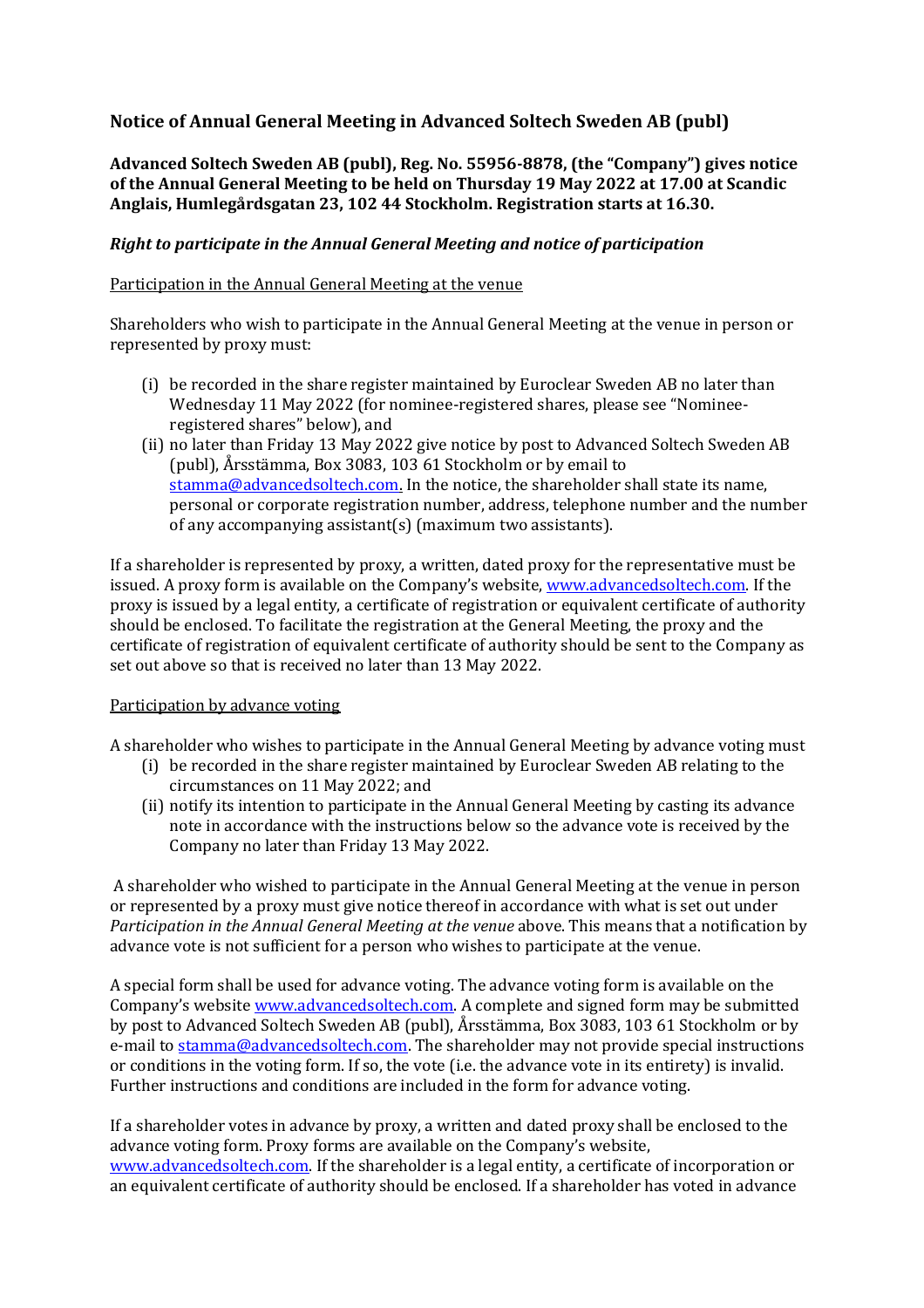and then attends the Annual General Meeting in person or through a proxy, the advance vote is still valid except to the extent the shareholder participates in a voting procedure at the Annual General Meeting or otherwise withdraw its casted advance vote. If the shareholder chooses to participate in a voting at the Annual General Meeting, the vote cast will replace the advance vote with regard to the relevant item on the agenda.

## *Nominee-registered shares*

To be entitled to participate in the Annual General Meeting, a shareholder whose shares are held in the name of a nominee must, in addition to providing notification of participation, register its shares in its own name so that the shareholder is recorded in the share register relating to the circumstances on 11 May 2022. Such registration may be temporary (so—called voting right registration) and is requested from the nominee in accordance with the nominee's procedures and in such time in advance as the nominee determines. Voting right registrations completed by the nominee no later than Friday 13 May 2022 are taken into account when preparing the register of shareholders.

## *Proposed agenda*

- 1. Opening of the Annual General Meeting
- 2. Election of the chairman of the Annual General Meeting
- 3. Preparation and approval of the voting list
- 4. Approval of the agenda
- 5. Election of one or two persons who shall approve the minutes
- 6. Determination of whether the Annual General meeting has been duly convened
- 7. Presentation by the CEO
- 8. Presentation of the annual report and the auditor's report as well as the consolidated financial statements and the auditor's report on the consolidated financial statements
- 9. Resolution regarding:
	- i. adoption of the income statement and the balance sheet as well as the consolidated income statement and the consolidated balance sheet
	- ii. allocation of the Company's result pursuant to the adopted balance sheet
	- iii. discharge from liability of the board members and the chief executive officer
- 10. Determination of the number of board members and number of auditors
- 11. Determination of the fees to the board of directors
- 12. Determination of the fees to the auditors
- 13. Election of the board members
- 14. Election of the chairman of the board of directors
- 15. Election of the auditor
- 16. Resolution regarding change of the articles of association
- 17. Resolution regarding authorization for the board of directors to resolve to issue new shares, warrants and/or convertibles
- 18. Closing of the Annual General Meeting

### **Proposed resolutions**

### **Item 2 – Election of chairman of the Annual General Meeting**

The nomination committee proposes that Frederic Telander is elected as chairman of the Annual General Meeting.

### **Item 5 – Election of one or two persons who shall approve the minutes**

The nomination committee proposes Stefan Ölander to approve the minutes.

# **Item 9 (ii) – Allocation of the Company's result**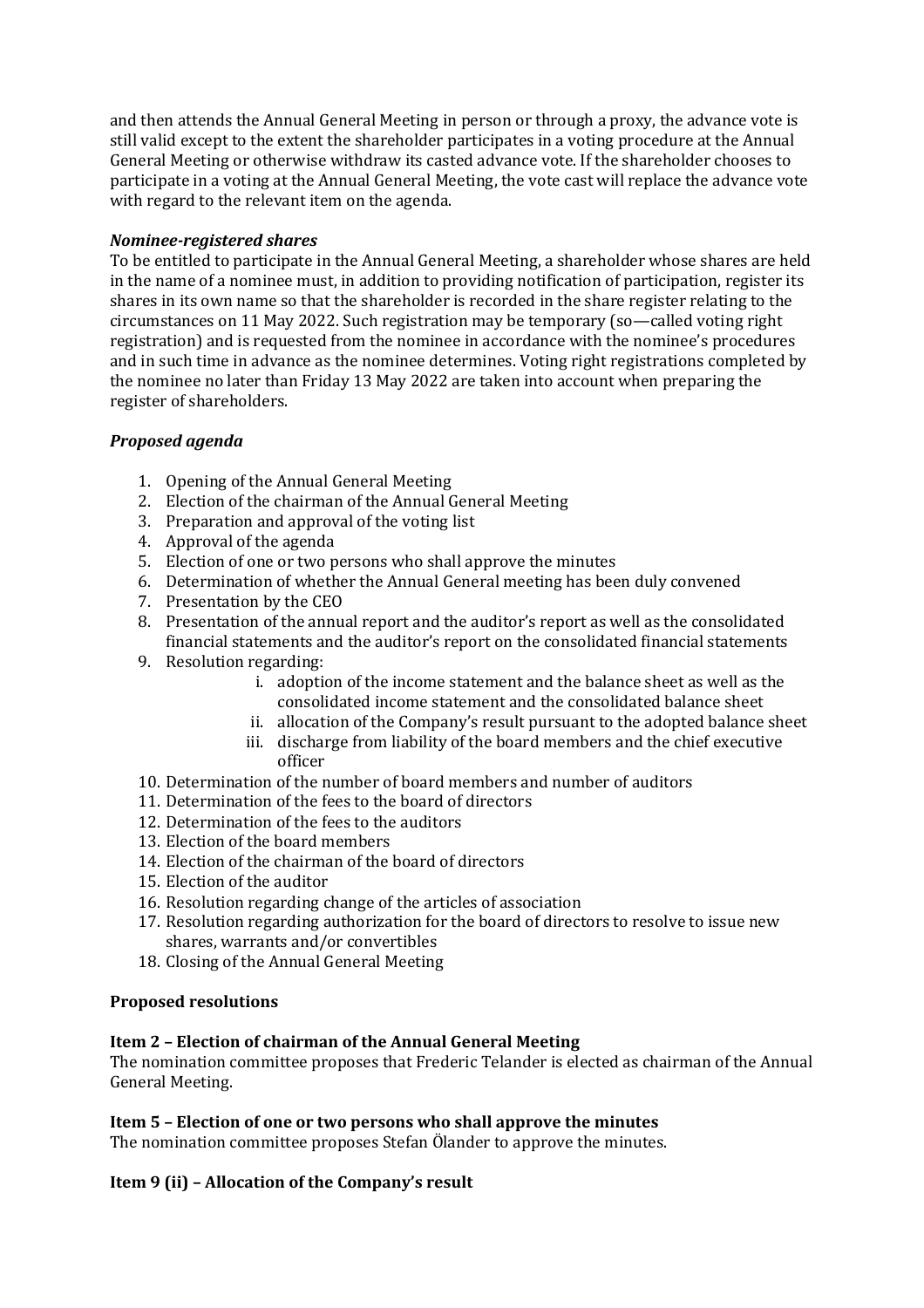The board of directors proposes that no dividend shall be paid to the shareholders, and that the amount available to the Annual General Meeting shall be transferred to a new account.

## **Item 10 - Determination of the number of board members and number of auditors**

The nomination committee proposes that the number of board members should be six (6) without any deputy board members, and that the number of auditors should be one (1) without any deputy auditors.

### **Items 11–12 – Determination of the fees to the board of directors and the fees to the auditor**

The nomination committee proposes that the fees to the chairman of the board of directors shall be SEK 400,000 and that the fee to the board of directors shall be SEK 200,000 to each of the other board members. However, board of directors who is reimbursed by the Company due to employment, either in the Company or any of its subsidiaries, shall not receive a fee.

The nomination committee proposes that fees for the auditor shall be in accordance with the approved accounts.

## **Items 13-14 – Election of the board members and the chairman of the board of directors**

The nomination committee proposes re-election of the board of directors Frederic Telander, Stefan Ölander, Ben Wu, Gang Bao, Vivianne Holm and Patrick de Muynck. Presentation of the persons proposed is available on the Company's website.

The nomination committee proposes to re-elect Frederic Telander as chairman of the board of directors.

### **Item 15 – Election of the auditor**

The nomination committee proposes that EY is elected as the Company's auditor for the period up until the end of the next Annual General Meeting. EY has informed that Andreas Rodéhn is intended to be appointed as responsible auditor.

### **Item 16 – Resolution regarding change of the articles of association**

The board of director propose that the Annual General Meeting resolve to change the articles of association. It is proposed that the company name is changed from Advanced Soltech Sweden AB (publ) to Gigasun AB (publ), in order to eliminate the risk for confusion with Soltech Energy Sweden AB (publ). The board of directors proposes the following:

• The company name changes from Advanced Soltech Sweden AB (publ) (§ 1 in the Articles of Association) to Gigasun AB (publ)

It is proposed that the resolution is implemented after 27 June 2022 provided that no objections is received against the trademark registration of Gigasun. In case objects are received before 27 June 2022, the change of the Articles of Association shall be executed at a later stage when the trademark registration of Gigasun is approved by the European Union Intellectual Property Office.

## **Item 17 - Resolution regarding authorization for the board of directors to resolve to issue new shares**

It was resolved to propose that the Annual General Meeting authorize the board of directors, for the period up to the next annual general meeting, whether on one or several occasions and whether with or without pre-emption rights for the shareholders, to resolve on issue of shares, warrants and/or convertibles. Such new issue resolutions may include provisions on payment in